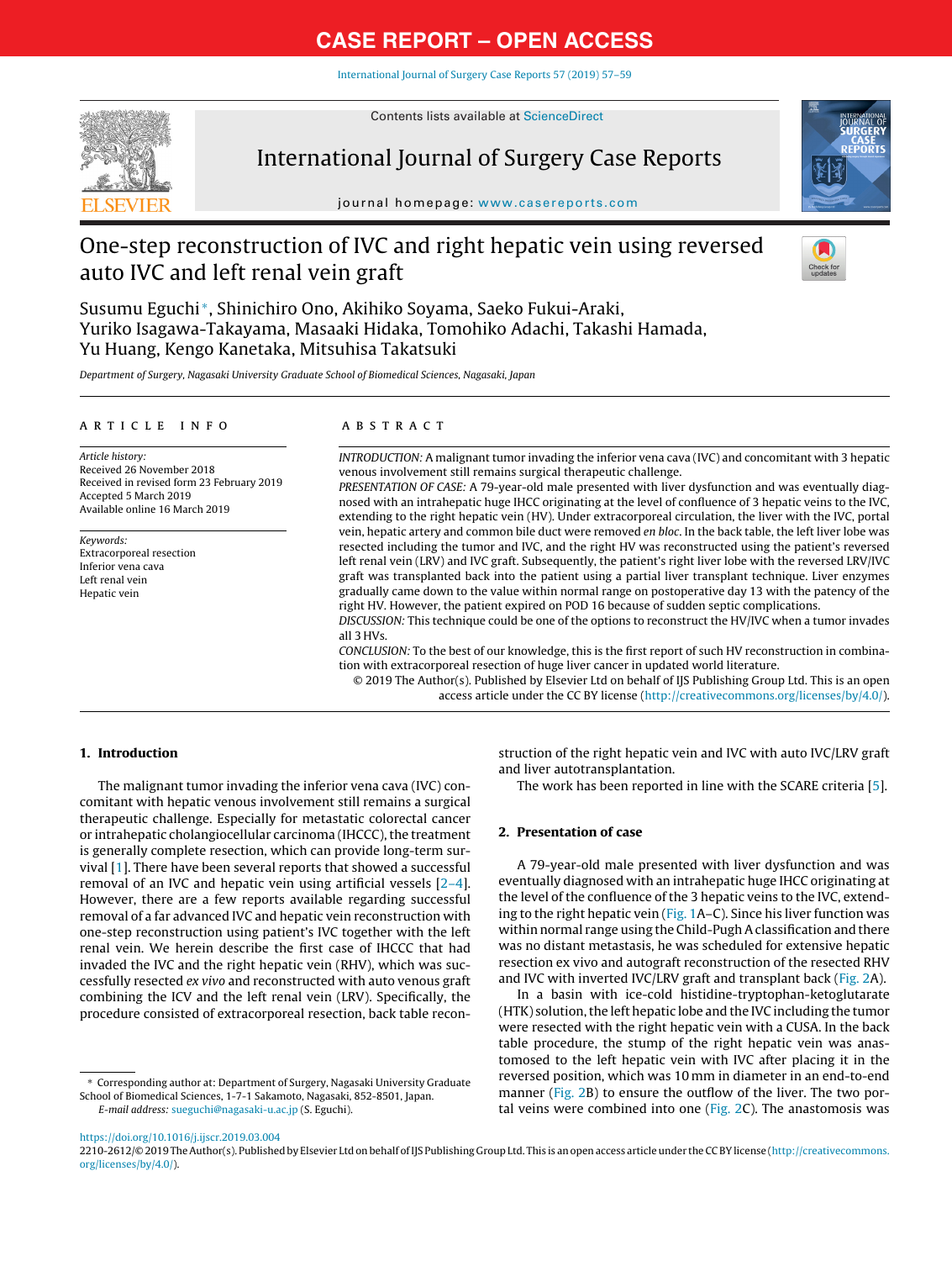## **CASE REPORT – OPEN ACCESS**

<span id="page-1-0"></span>58 S. Eguchi et al. / International Journal of Surgery Case Reports 57 (2019) 57–59



**Fig. 1. A**: Computed tomography showing ICC located on the 3 major hepatic veins. **B**: The left renal vein was intact. **C**: Schematic drawing of whole related anatomy before the surgery.



**Fig. 2. A**: Reconstructed right hepatic vein with the left renal vein/ IVC graft. **B**: The anterior and posterior branches of the portal veins were combined. (arrow) **C**: Schematic drawing of the entire reconstruction after the surgery. **D:** The reconstructed hepatic vein with LRV as well as IVC were patent.

made with 4-0 non-absorbable Polypropylene (Prolene® ) running sutures. Also, a PTFE graft was placed supra and infra the hepatic IVC to adjust the gap for future anastomosis to the graft IVC.

Right liver lobe autotransplantation that was anastomosed with graft IVC/LRV was performed using the same procedure as for conventional whole-liver transplantation. The duration of the entire operation was 1,114 min with anhepatic time of 289 min. Since the duration under extracorporeal circulation was 507 min, the total blood loss was 20,343 cc which was enhanced by heparin administration for extracorporeal circulation but recovered using an autologous blood recovery system. The postoperative course was uneventful in the intensive care unit, without any significant derangement in the liver dysfunction.

The pathological diagnosis indicated IHCCC. The patency of the hepatic vein was ensured, as confirmed by contrast-enhanced CT (Fig. 2D) on postoperative day 3. Liver enzymes had gradually come down to the value within normal range on postoperative day 13. However, the patient expired on postoperative day 16 after the surgery because of a sudden septic complication.